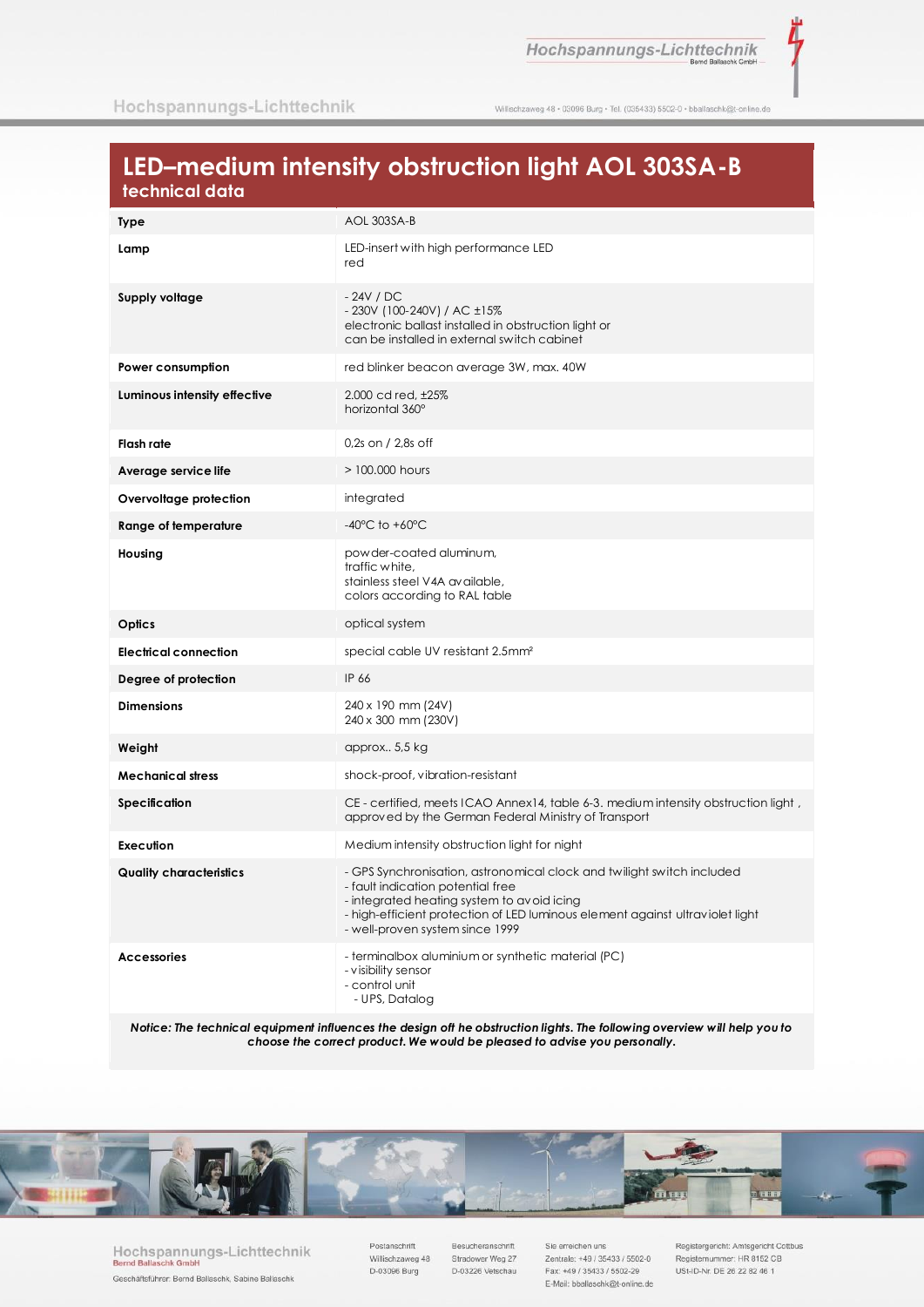Hochspannungs-Lichttechnik

Λ

Willischzaweg 48 · 03096 Burg · Tel. (035433) 5502-0 · bballaschk@t-online.de

## **execution AOL 303SA-B 24V DC**





[fig. similar]

| with additional infrared LED                       |               |
|----------------------------------------------------|---------------|
| terminal box synthetic material                    |               |
| terminal box aluminium                             |               |
| without terminal box, cable length (standard 10m): | m             |
|                                                    |               |
|                                                    | Order volume: |
|                                                    |               |



Hochspannungs-Lichttechnik<br>Bernd Ballaschk GmbH Geschäftsführer: Bernd Ballaschk, Sabine Ballaschk

Postanschrift Villischzaweg 48<br>D-03096 Burg Besucheranschrift Stradower Weg 27<br>D-03226 Vetschau Sie erreichen uns Zentrale: +49 / 35433 / 5502-0 Fax: +49 / 35433 / 5502-29 E-Mail: bballaschk@t-online.de Registergericht: Amtsgericht Cottbus<br>Registernummer: HR 8152 CB<br>USt-ID-Nr. DE 26 22 82 46 1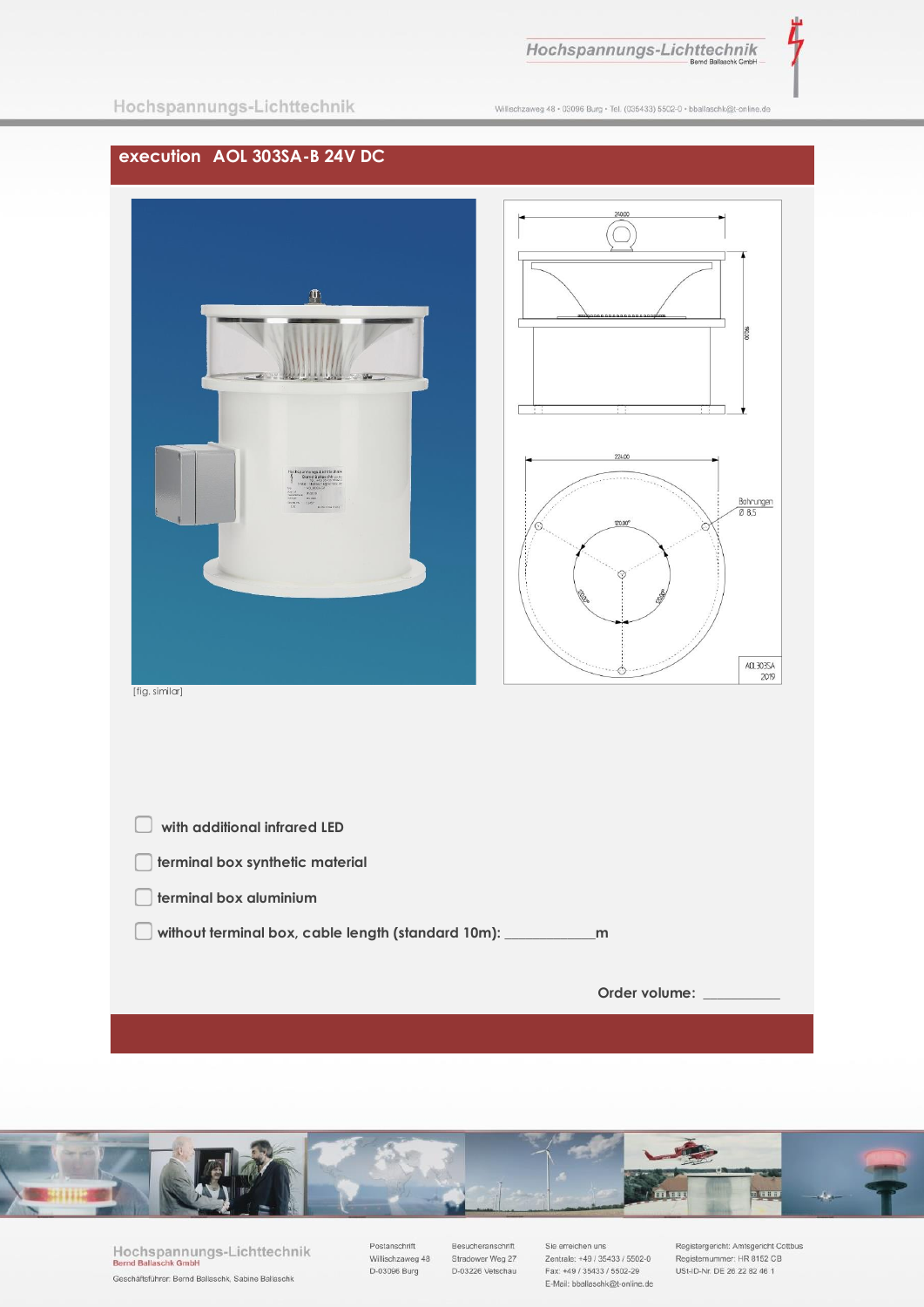

Λ

|  | Hochspannungs-Lichttechnik |  |
|--|----------------------------|--|
|  |                            |  |

Willischzaweg 48 · 03096 Burg · Tel. (035433) 5502-0 · bballaschk@t-online.de

### **execution AOL 303SA-B 230V AC**





[fig. similar]

| with additional infrared LED                       |               |
|----------------------------------------------------|---------------|
| terminal box synthetic material                    |               |
| terminal box aluminium                             |               |
| without terminal box, cable length (standard 10m): | m             |
|                                                    |               |
|                                                    | Order volume: |
|                                                    |               |



Hochspannungs-Lichttechnik<br>Bernd Ballaschk GmbH Geschäftsführer: Bernd Ballaschk, Sabine Ballaschk

Postanschrift Willischzaweg 48<br>D-03096 Burg Besucheranschrift Stradower Weg 27<br>D-03226 Vetschau

Sie erreichen uns Zentrale: +49 / 35433 / 5502-0<br>Fax: +49 / 35433 / 5502-29 E-Mail: bballaschk@t-online.de Registergericht: Amtsgericht Cottbus<br>Registernummer: HR 8152 CB<br>USt-ID-Nr. DE 26 22 82 46 1